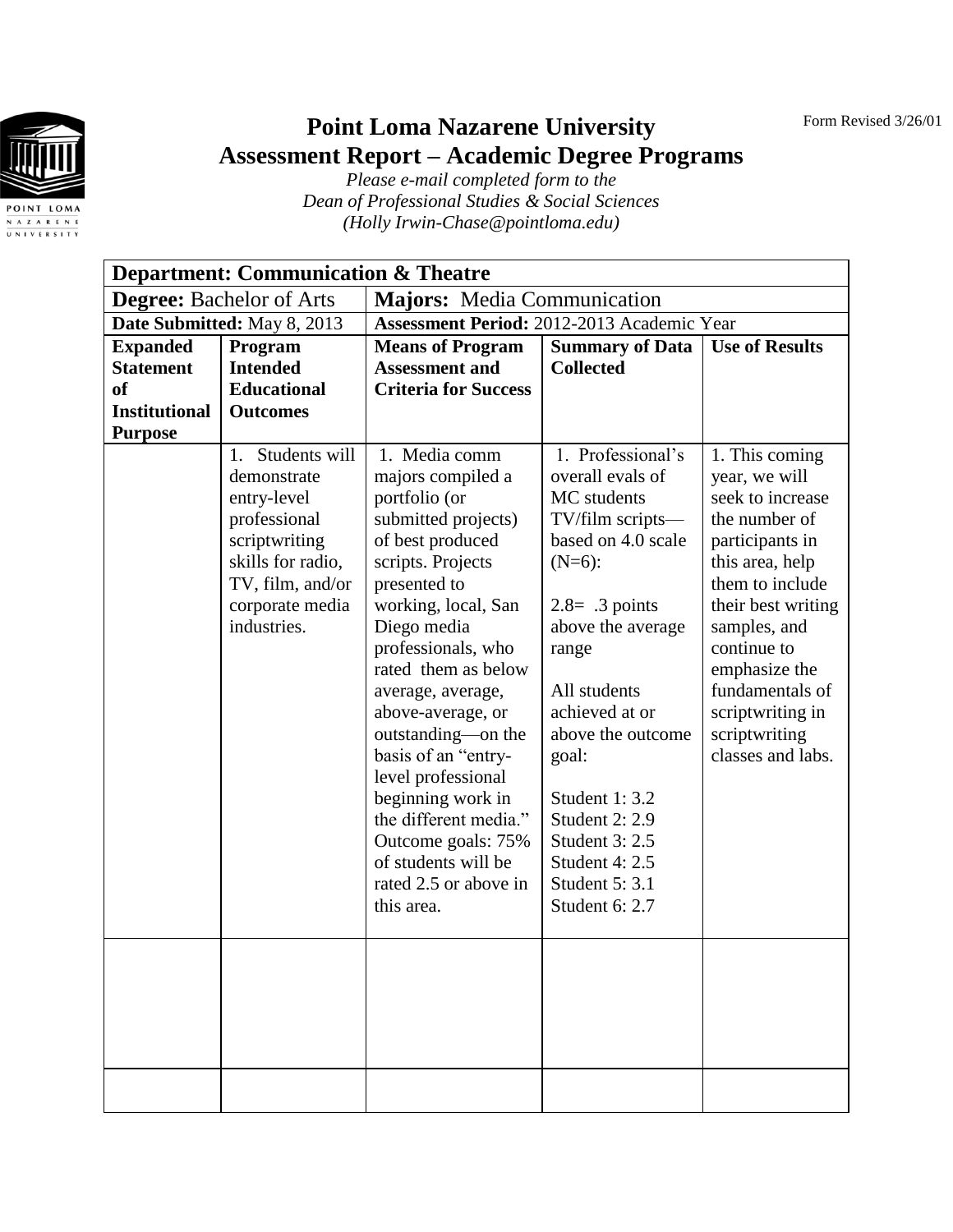| 2. Students will  | 2. Media comm          | 2. Professional's  | 2. This coming    |
|-------------------|------------------------|--------------------|-------------------|
| demonstrate       | majors created a       | overall evals of   | year, we will     |
| entry-level       | portfolio (or          | MC students        | continue to pay   |
| professional      | submitted projects).   | TV/film            | attention to the  |
| production skills | Projects aired on the  | production-based   | content of        |
| TV/film, and/or   | campus cable, local    | on 4.0 scale       | student work      |
| corporate media   | cable TV, or           | $(N=7)$            | included on their |
| industries        | commercial or          |                    | portfolio-reels,  |
|                   | public broadcast TV    | Cum Ave: $2.9 =$   | and continue to   |
|                   | or radio stations,     | between average    | work towards      |
|                   | and/or won awards.     | and above average  | improving         |
|                   | Samples of student's   | rating.            | student           |
|                   | production work        |                    | production        |
|                   | presented to           | All $(100\%)$ who  | techniques in     |
|                   | working, local, San    | submitted          | production        |
|                   | Diego media            | production work    | classes and labs. |
|                   | professionals, who     | for evaluation     |                   |
|                   | rated them as below    | performed above    |                   |
|                   | average, average,      | the 2.5 goal.      |                   |
|                   | above-average, or      |                    |                   |
|                   | outstanding—on the     | Student 1: 3.3     |                   |
|                   | basis of an entry-     | Student 2: 2.54    |                   |
|                   | level professional     | Student 3: 3.0     |                   |
|                   | beginning work in      | Student 4: 2.7     |                   |
|                   | the different media.   | Student 5: 2.7     |                   |
|                   | The outcome goals is   | Student 6: 2.7     |                   |
|                   | that seventy-five      | Student 7: 3.2     |                   |
|                   | $(75)$ percent of      |                    |                   |
|                   | students will be rated | This surpasses the |                   |
|                   | 2.5 or above in this   | program goal.      |                   |
|                   | area.                  |                    |                   |
|                   |                        |                    |                   |
|                   |                        |                    |                   |
|                   |                        |                    |                   |
|                   |                        |                    |                   |
|                   |                        |                    |                   |
|                   |                        |                    |                   |
|                   |                        |                    |                   |
|                   |                        |                    |                   |
|                   |                        |                    |                   |
|                   |                        |                    |                   |
|                   |                        |                    |                   |
|                   |                        |                    |                   |
|                   |                        |                    |                   |
|                   |                        |                    |                   |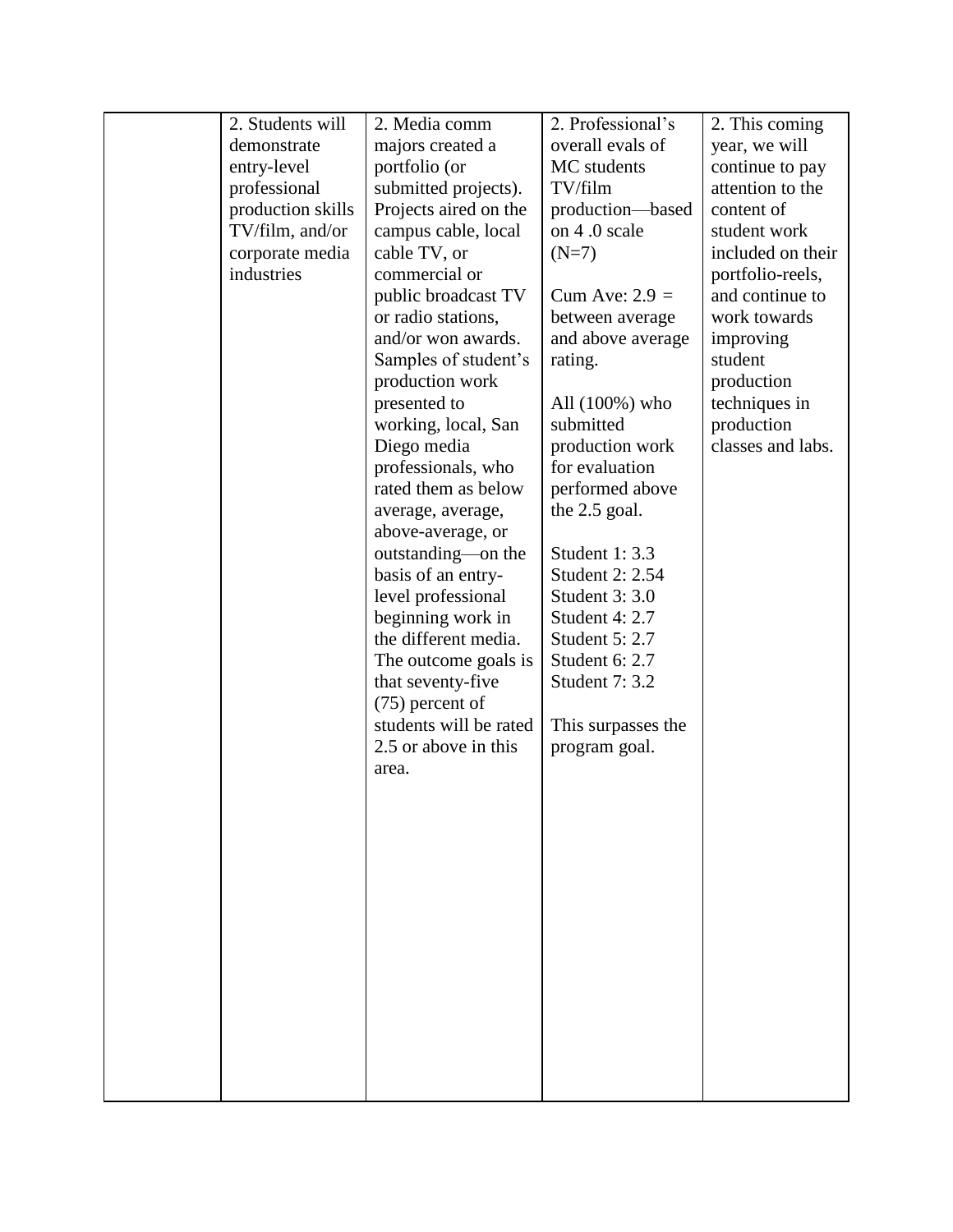| 3. Students will | 3. Media comm          | 3. Professional's   | 3. This coming    |
|------------------|------------------------|---------------------|-------------------|
| demonstrate      | majors created a       | overall evals of    | year, we will     |
| entry-level      | portfolio (or          | MC students         | work towards      |
| professional     | submitted projects)    | performance-        | increasing the    |
| performance      | showcasing their       | based on            | number of         |
| skills in TV,    | performance skills.    | 4.0 scale $(N=1)$   | student           |
| film, and/or     | Samples of their       |                     | participants      |
| corporate media  | work were presented    | Cum Ave: $2.4 = a$  | being evaluated   |
| industries.      | to working, local,     | .1 point below the  | in this area, and |
|                  | San Diego media        | outcome goal.       | provide more      |
|                  | professionals, who     | Low participation   | specific          |
|                  | rated them as below    | contributed to this | guidelines and    |
|                  | average, average,      | part of our         | requirements for  |
|                  | above-average, or      | program             | selecting their   |
|                  | outstanding—on the     | evaluation.         | work to be        |
|                  | basis of an entry-     |                     | included in their |
|                  | level professional     |                     | portfolio-        |
|                  | beginning work in      |                     | audition reels.   |
|                  | the different media.   |                     | We'll also        |
|                  | The outcome goals is   |                     | continue to work  |
|                  | that seventy-five      |                     | toward            |
|                  | $(75)$ percent of      |                     | improving         |
|                  | students will be rated |                     | student           |
|                  | 2.5 or above in this   |                     | performance       |
|                  | area.                  |                     | skills in         |
|                  |                        |                     | production        |
|                  |                        |                     | classes and labs. |
|                  |                        |                     |                   |
|                  |                        |                     |                   |
|                  |                        |                     |                   |
|                  |                        |                     |                   |
|                  |                        |                     |                   |
|                  |                        |                     |                   |
|                  |                        |                     |                   |
|                  |                        |                     |                   |
|                  |                        |                     |                   |
|                  |                        |                     |                   |
|                  |                        |                     |                   |
|                  |                        |                     |                   |
|                  |                        |                     |                   |
|                  |                        |                     |                   |
|                  |                        |                     |                   |
|                  |                        |                     |                   |
|                  |                        |                     |                   |
|                  |                        |                     |                   |
|                  |                        |                     |                   |